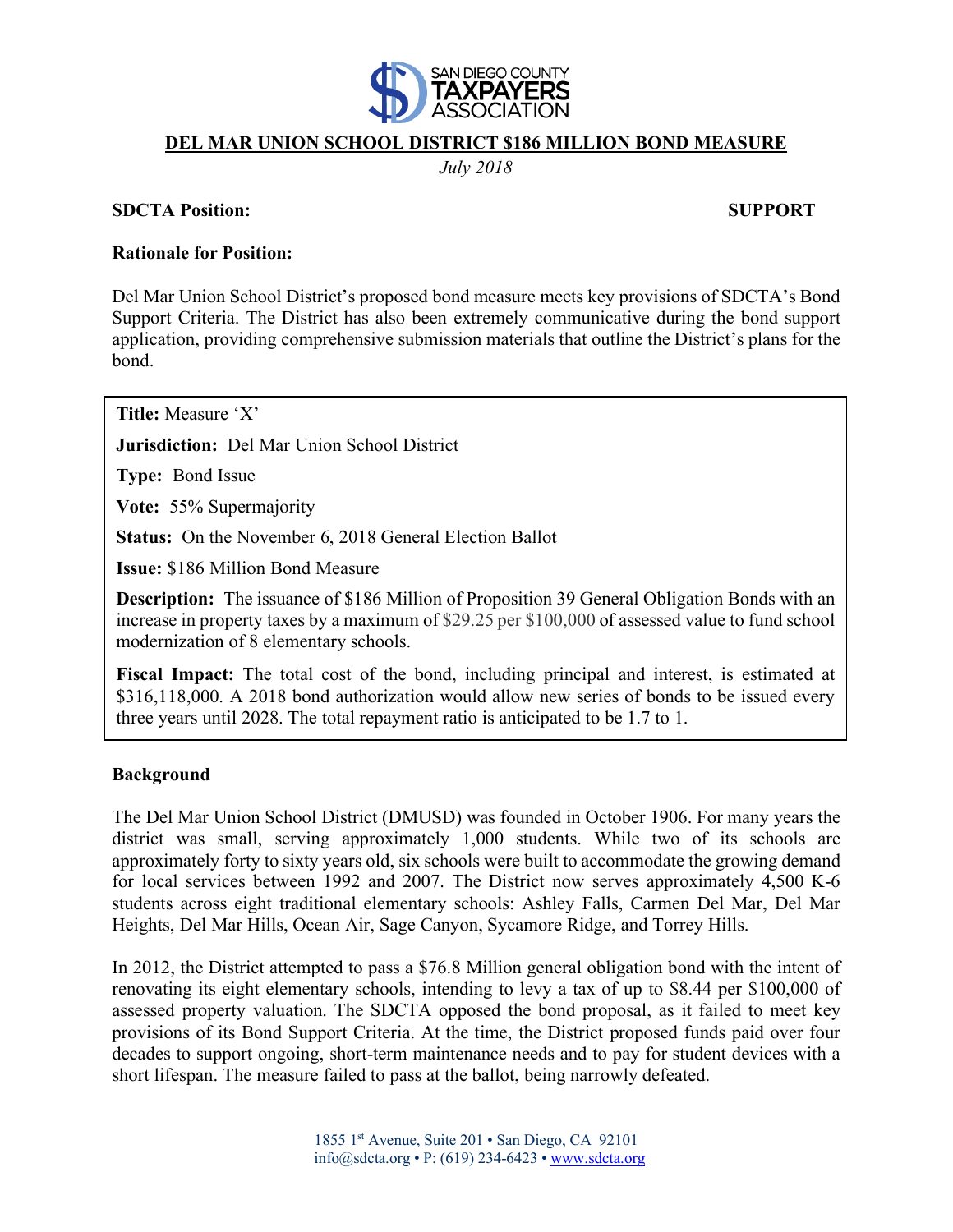

While District-wide enrollment is not projected to increase over the next three years, shifts in students' residences as identified by the Board of Trustees prompted the District to explore three different approaches to reconfiguring its facilities: to maintain the District's current eight schools; to reconfigure the District's current eight schools by combining the two schools west of I-5 and building a new school in East Pacific Highlands Ranch; and to maintain the District's current eight schools and build a ninth school in East Pacific Highlands Ranch. Although the district-wide enrollment shows a need for eight schools, the District proposed a nine-school option that has faced scrutiny and opposition from the community, which was not in support of closing a school. The District had approved the addition of the Early Childhood Development Center to Torrey Hills School to increase capacity at Sycamore Ridge and "avoid building ninth school."

On July 16, 2018, the Governing Board ultimately approved building a new school while maintaining its current eight while potentially locating district departments and educational programs at Del Mar Hills Academy. This decision also approved District Staff and OBR Architecture to revise the Facilities Master Plan to remove potential "Del Mar West School" to keep both facilities west of I-5 as traditional schools, review needs for portable to permanent construction across the District, rebuild Del Mar Heights School, modernize Del Mar Hills Academy, and update cost estimates. The revised version including these changes was released on July 24, 2018.

## **Proposal**

On August 6, 2018, the Del Mar Union School District Board of Trustees will vote to place a \$186 Million school bond measure on the November 6, 2018 ballot.

The District has provided a draft of the ballot question expected to be put before voters, which reads as follows:

*"To improve Del Mar neighborhood elementary schools, repair/upgrade/reconstruct deteriorated school facilities, plumbing, roofs, electrical systems; renovate classrooms supporting science, engineering, math, arts instruction; improve safety/security and technology infrastructure; and construct/equip a new elementary school; shall Del Mar Union School District issue \$186 million in bonds at legal rates, raising \$9.8 million annually over 30 years at approximately 3 cents per \$100 of assessed value, with citizens' oversight, independent audits, all money for Del Mar K-6 schools?"*

The District has submitted its request for support from the San Diego County Taxpayers Association (SDCTA). The request included drafts and materials intended to satisfy the 2018 SDCTA Bond Support Criteria. Those materials have been reviewed and an analysis of the results is provided below. A summary table of the analysis can also be found at the end of this report.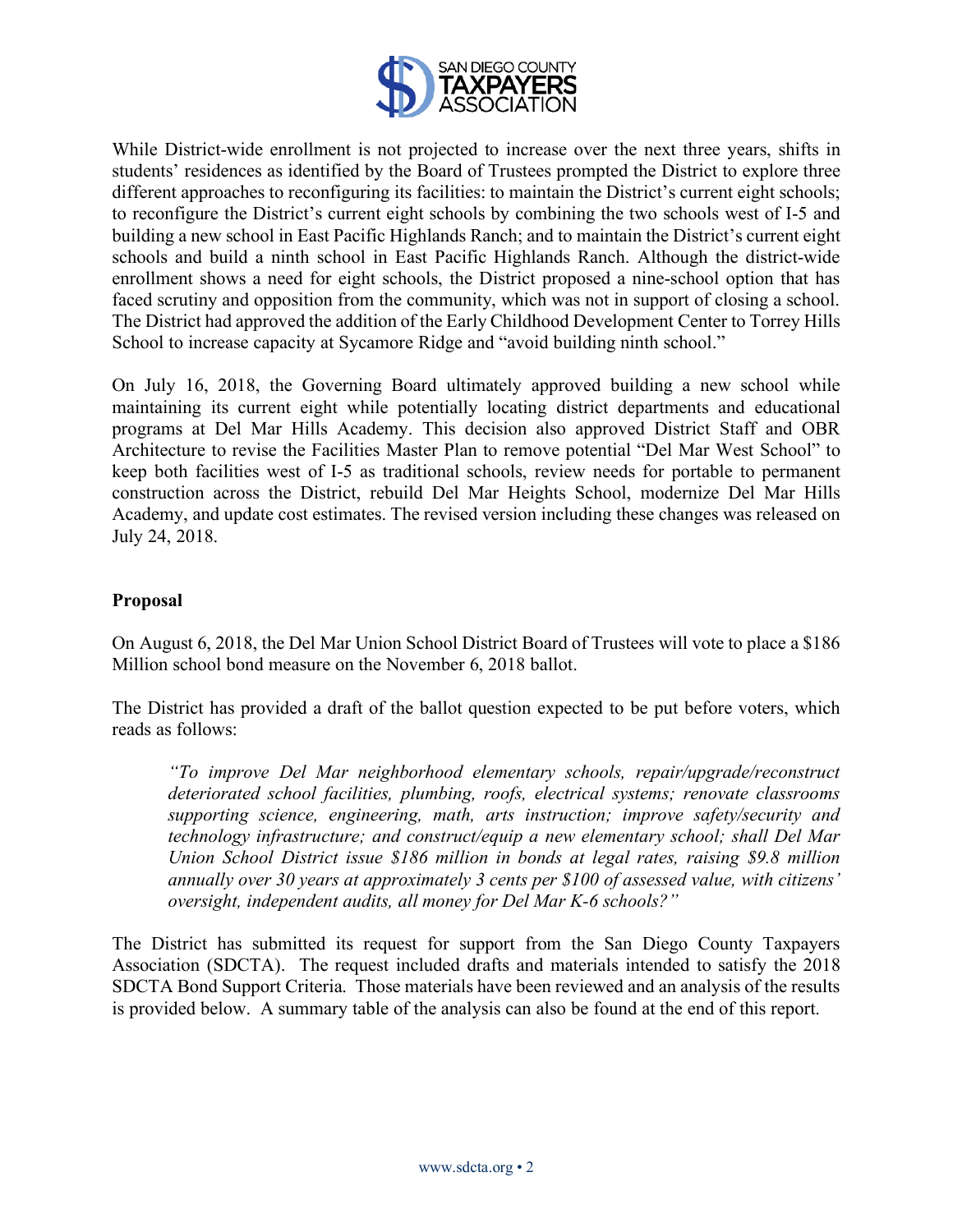

# **Review of SDCTA Bond Support Criteria**

## *Program Description*

The Del Mar Union School District is seeking a \$186 Million school bond in order to accomplish many of the projects laid out in the recently revised District's Facilities Master Plan, which includes the construction of a new elementary school. Proceeds from the general obligation bonds would also be used to repair, renovate, upgrade, replace, and modernize school facilities, as well as to fund related facilities costs. The Board approved the bond proposal's Bond Project list on July 25, 2018, which includes a comprehensive project list itemized by site and the Master Plan Facilities Projects and Objectives that can be funded by this bond measure, such as installing infrastructure and supporting wiring to enable high-speed data and communications and the installation of solar energy facilities. The complete list for the latter can be found as at the end of this report as Appendix A, along with "All district school sites where renovation, major repairs, and/or new construction to be undertaken" in Appendix B.

## *Budget, Funding, and Execution Plan*

The first bond issuance is projected for early 2019 with a final issuance in summer 2028 and an escalation period of more than six years. Cost estimates for the proposed projects include considerations for contingencies of 18% (15% for design and 3% for construction) and 4% escalation costs. These estimates do not include land acquisition and were derived with the help of TBD Consultants and OBR Architecture on April 2018. A summary of these costs is outlined in Figure 1 and 2.

| <b>School</b>                    | <b>Current</b><br><b>Construction</b><br><b>Costs</b> | <b>Escalation</b> | <b>Escalated</b><br><b>Construction</b><br><b>Costs</b> | <b>Soft Costs</b> | <b>Total Project</b><br><b>Costs</b> |
|----------------------------------|-------------------------------------------------------|-------------------|---------------------------------------------------------|-------------------|--------------------------------------|
| <b>Ashley Falls</b>              | \$12,674,783                                          | \$0               | \$12,674,783                                            | \$3,067,297       | \$15,742,080                         |
| <b>Carmen Del</b><br>Mar         | \$14,007,797                                          | \$0               | \$14,007,797                                            | \$3,389,887       | \$17,397,684                         |
| <b>Del Mar</b><br><b>Heights</b> | \$42,964,235                                          | \$0               | \$42,964,235                                            | \$10,397,345      | \$53,361,580                         |
| <b>Del Mar</b><br><b>Hills</b>   | \$31,739,361                                          | \$0               | \$31,739,361                                            | \$7,680,925       | \$39,420,287                         |
| <b>Ocean Air</b>                 | \$5,262,643                                           | \$0               | \$5,262,643                                             | \$1,273,560       | \$6,536,203                          |
| <b>Sage Canyon</b>               | \$20,659,100                                          | \$0               | \$20,659,100                                            | \$4,999,502       | \$25,658,602                         |
| <b>Sycamore</b><br><b>Ridge</b>  | \$8,996,066                                           | \$0               | \$8,996,066                                             | \$2,177,048       | \$11,173,113                         |
| <b>Torrey Hills</b>              | \$13,083,396                                          | \$0               | \$13,083,396                                            | \$3,166,182       | \$16,249,577                         |
| <b>Total</b>                     | \$149,387,380                                         | <b>\$0</b>        | \$149,387,380                                           | \$36,151,746      | \$185,539,126                        |

## **Figure 1: Del Mar Union School District Bond Program Budget Summary**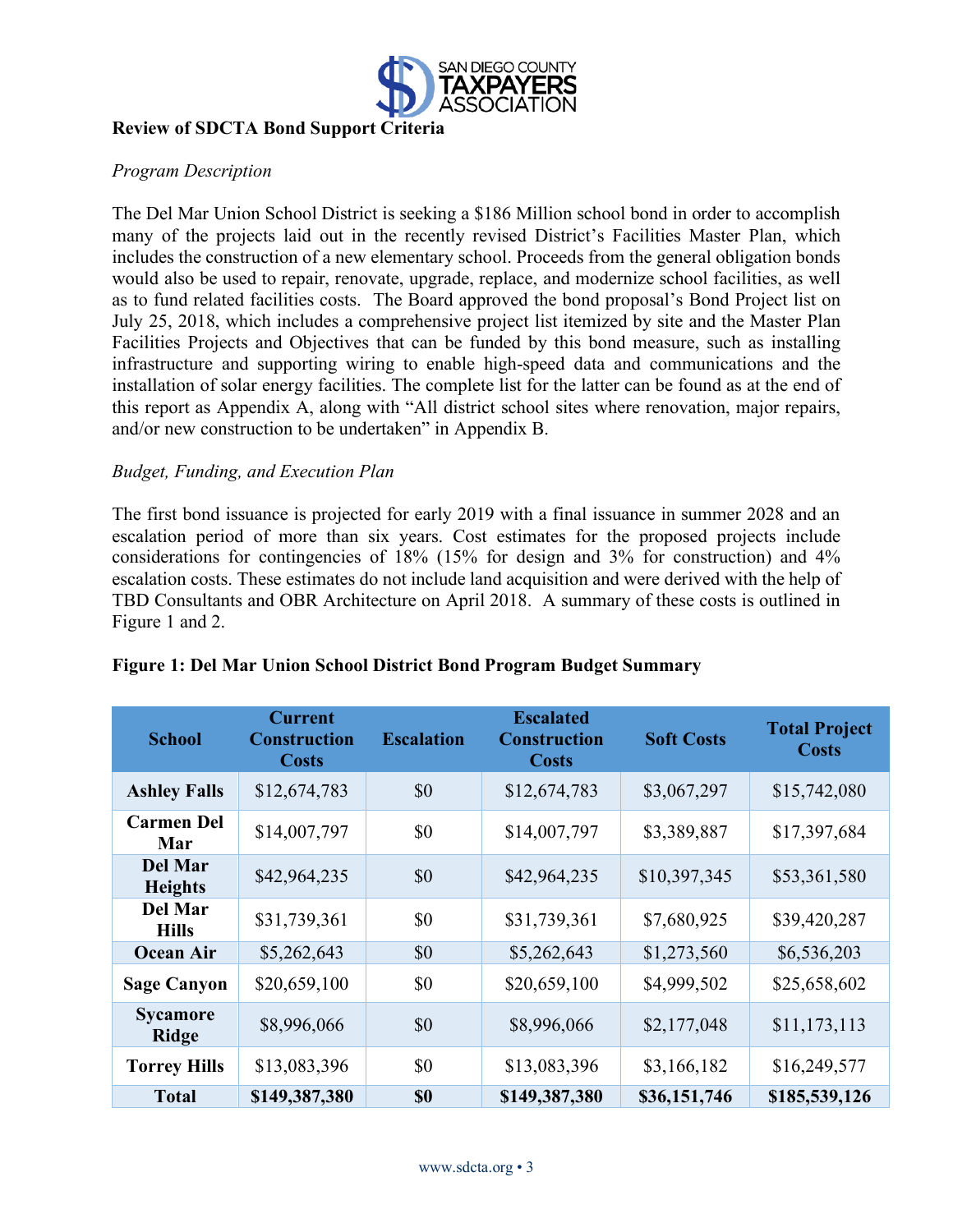

## **Figure 2: Estimated Soft Costs**

| <b>Soft Costs (Calculated as a percentage of the Escalated Construction Cost)</b> |         |                 |  |  |
|-----------------------------------------------------------------------------------|---------|-----------------|--|--|
| Architect/Engineering Fees                                                        | $9.0\%$ | \$13,444,864.21 |  |  |
| Topo Surveys                                                                      | $0.1\%$ | \$149,387       |  |  |
| Geotech                                                                           | $0.3\%$ | \$448,162       |  |  |
| Hazmat Reports and abatement                                                      | $0.3\%$ | \$448,162       |  |  |
| Off-Site                                                                          | $1.0\%$ | \$1,493,874     |  |  |
| Permits                                                                           | 1.5%    | \$2,240,811     |  |  |
| Owner Costs – admin, PM                                                           | $2.0\%$ | \$2,987,728     |  |  |
| Miscellaneous - Field change orders, special inspections,                         | $5.0\%$ | \$7,469,369     |  |  |
| coastal commission, etc.                                                          |         |                 |  |  |
| Owner's Contingency/Owner changes                                                 | $5.0\%$ | \$7,469,369     |  |  |
| <b>Total Soft Costs</b>                                                           | 24%     | \$36,151,746    |  |  |

The District used a conservative 4% growth rate assumption for the assessed value of property within its boundaries, which affects the estimated property tax rate and future bond revenue. The District will seek additional project funding for land acquisition through the Community Facilities District 99-1, Fund 25-Capital Facilities Fund, Fund 40-Special Reserve for Capital Outlay, and land sales. The District has also engaged a consultant that specializes in the State funding program to determine if the District qualifies for any State matching funds, but it has not included language in the ballot that expresses this intent.

District staff and administration will be primarily responsible for establishing a program and project organization. The District Superintendent will lead these efforts, along with the Assistant Superintendent, Business Services, Executive Director, Capital Programs & Technology and the Director of Maintenance, Operations & Facilities. The Financial Advisor for the District, Fieldman, Rolapp & Associates, will assist in the preparation of certain materials related to the District's bond program, including cash-flow analysis, the estimated timeline for the issuance of bonds, the financial instruments that will be used to complete the bond program, revenue earnings, expected annual property tax rates, and the amount of project proceeds generated by the bond program. The District has also disclosed that it intends to work with Koppel & Gruber Public Finance, Atkinson, Andelson, Loya, Ruud & Romo, and Corinne Loskot Consulting, Inc.

Once the project timeline has been established, the Bond Implementation Team will work with Bond Counsel and the Financial Advisor to determine the size, structure and schedule of the initial bond issuance. The District intends to appoint an Independent Citizens' Oversight Committee within 60 days of the date that the Governing Board of Trustees enters the election results in its minutes pursuant to Education Code 15274.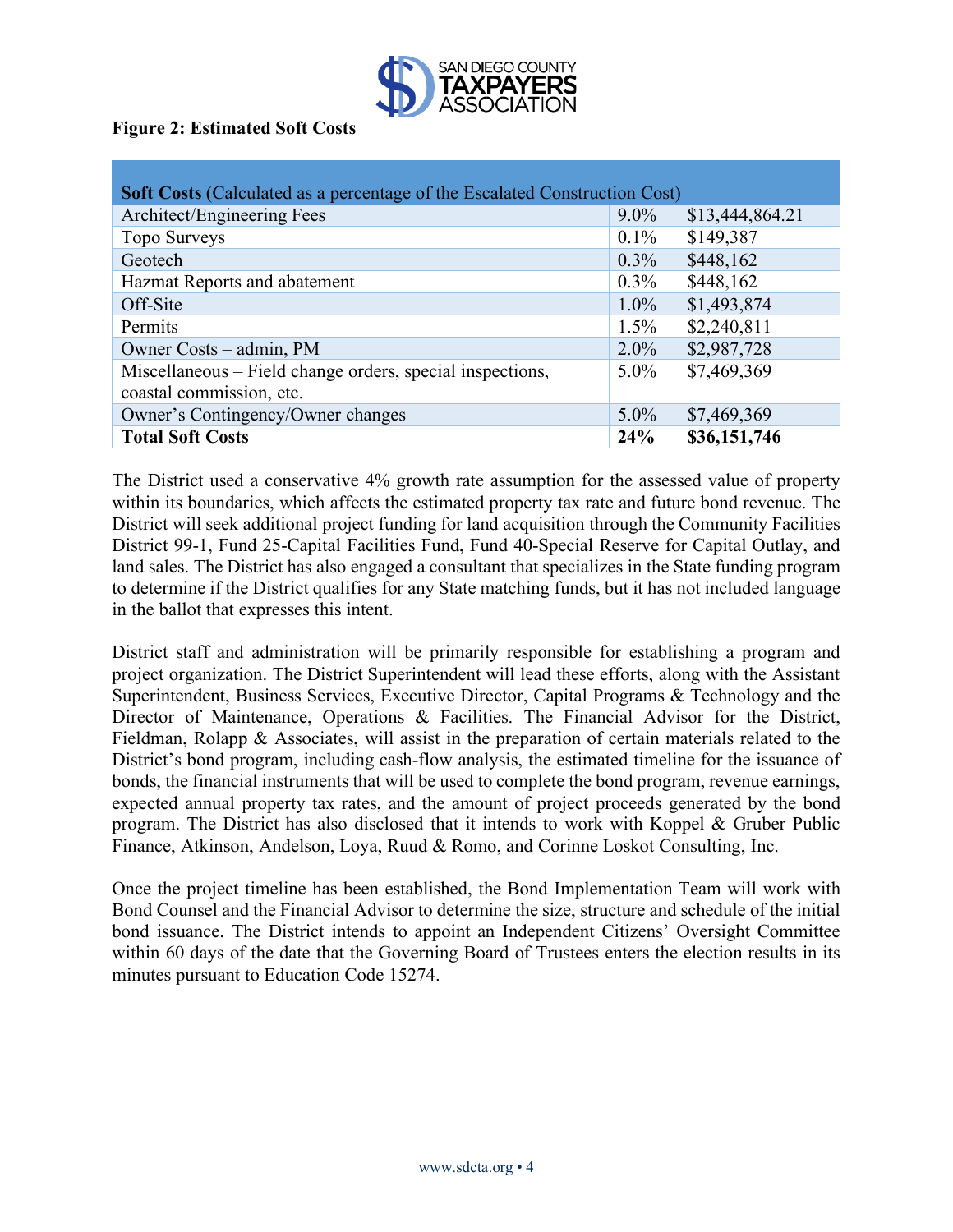

# *Program Justification*

In 2014, LPA, Inc. assisted the District in creating a comprehensive Facilities Master Plan development process that assessed the state of the existing eight school sites as well as the District's mission for educational programming. In 2017, the District began an initiative to revise its Facilities Master Plan with input from the community. Since, the District's Governing Board of Trustees has directed the District to pursue reconfiguration as a way to address enrollment shifts and concerns about its facilities, as reflected in the most recently revised 2018 Facilities Master Plan. Over the next three years, however, the District projects a stable districtwide student population and the Facilities Master Plan does not include Facilities Condition Index (FCI) metrics that assess the need for school repairs and modernization.

The District claims that there is no other budget with sufficient funds to fix deteriorating school facilities and replace old portables. The State does not provide funding for school facilities improvement or reconstruction, where 87.3% of the District budget funds teacher and staff salaries and 12.7% funds operational costs. Previous District projects identified in the 2014 Facilities Master Plan have been completed using various measures and sources of funding, including Fund 1 General Fund, Fund 14 Deferred Maintenance, Fund 25 Capital Facilities Fund, Fund 40 Special Reserve for Capital Outlay and Fund 49 Community Facilities District. The District applied for and was awarded Prop 39 California Clean Energy Jobs Act funds from the State to fund HVAC and LED lighting projects throughout the District.

The District also provided SDCTA with information on its two special tax bond measures:

- **CFD No. 95-1** was approved with a not to exceed amount of \$100 million and issued \$19,955,000 in June 2007. A refinancing was completed in August 2017 and currently \$14,660,000 remains in principal outstanding. Additional parity bonds are allowed pursuant to certain conditions of the Fiscal Agent Agreement. CFD No. 95-1 is unlikely to ever be able to issue the not to exceed amount of \$100 million. It is anticipated that CFD No. 95-1 will issue approximately \$5,500,000 to assist with the funding for projects within the Facilities Master Plan.
- **CFD 99-1** approved \$50,000,000 and issued \$10,620,000 in October 2003. A refinancing was completed in June 2012 and currently \$3,420,000 remains in principal outstanding. Additional parity bonds are allowed pursuant to certain conditions of the Fiscal Agent Agreement. It is anticipated that CFD No. 99-1 will issue approximately \$24,000,000 to assist with the funding for projects within the Facilities Master Plan.

## *Ballot Resolution and Language*

The Board will vote to approve a ballot resolution on August 6, 2018.

The draft ballot resolution submitted as part of the District's application includes SDCTArecommended language regarding fair and open competition for bond-related construction projects and joint use of facilities. The Del Mar Union School District currently has four sites that are joint use areas with the City of San Diego and has included language in the draft of its ballot resolution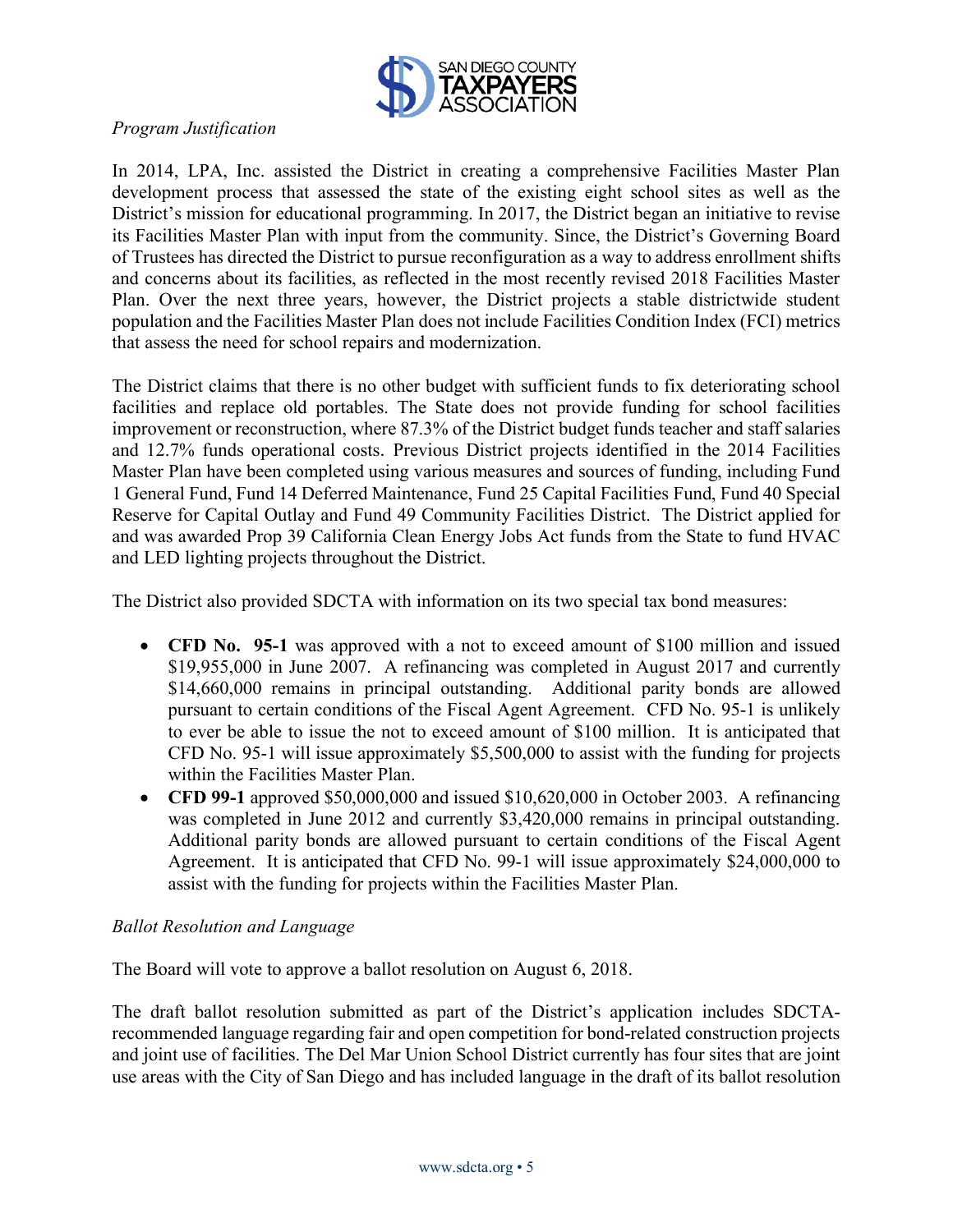

that articulates its intention to pursue all practical opportunities to expand community joint use facilities in every new or expanded construction project.

## *Bond Financing & Technology*

The District currently has Board policies previously adopted for its 2012 bond measure that satisfy SDCTA's recommended policy regarding the use of Capital Appreciation Bonds, although it does not include any language on the ballot resolution.

With funding from this general obligation bond, the District would move the Main Distribution Frame (MDF) from Ashley Falls School to the proposed East Pacific Highlands Ranch School and re-wire each school site with CAT-6 fiber. Moving the MDF will provide necessary cooling and ventilation for the equipment, as well as improved access for technology staff to service this equipment when needed at an estimated cost of \$220,000 for the equipment cost for this space will be built into the construction of this school. Re-wiring six school sites with CAT-6 fiber and pulling new network drops for wireless connectivity is estimated to cost \$2.4 million. The estimated useful life for the MDF and the CAT-6 is 15-20 years. The District does not propose to fund any devices such as tablets and laptops with proceeds of the bonds issued under the proposed measure.

## *Deferred Maintenance Funding*

The Governing Board of Trustees of the Del Mar Union School District adopted Resolution 2011- 20 on June 15, 2011, committing Fund 14 towards Deferred Maintenance. The District provided its actual activity in Fund 14 Deferred Maintenance for 2008-2009 through 2017-2018 estimated actuals, where its ending fund balance was at its lowest in 2015-2016 with \$11,542, at its highest in 2008-2009 with \$796,706. Currently, deferred maintenance actuals are \$478,649.

The District has stated that it remains committed to the approach of preventive maintenance and an ongoing schedule to prevent a large backlog of major repair and maintenance. On July 25, 2018 the Governing Board of Trustees approved to commit to an annual 0.50% contribution of the current year's property tax revenue toward Deferred Maintenance.

Figure 3 includes existing school site Deferred Maintenance projects that have been included in the 2018 Facilities Master Plan; escalation is taken to the midpoint of construction, estimated to be 2024. Deferred maintenance for the new school is projected in future cycles. Total cost includes construction markup, design contingency, soft costs, and a 4% annual increase.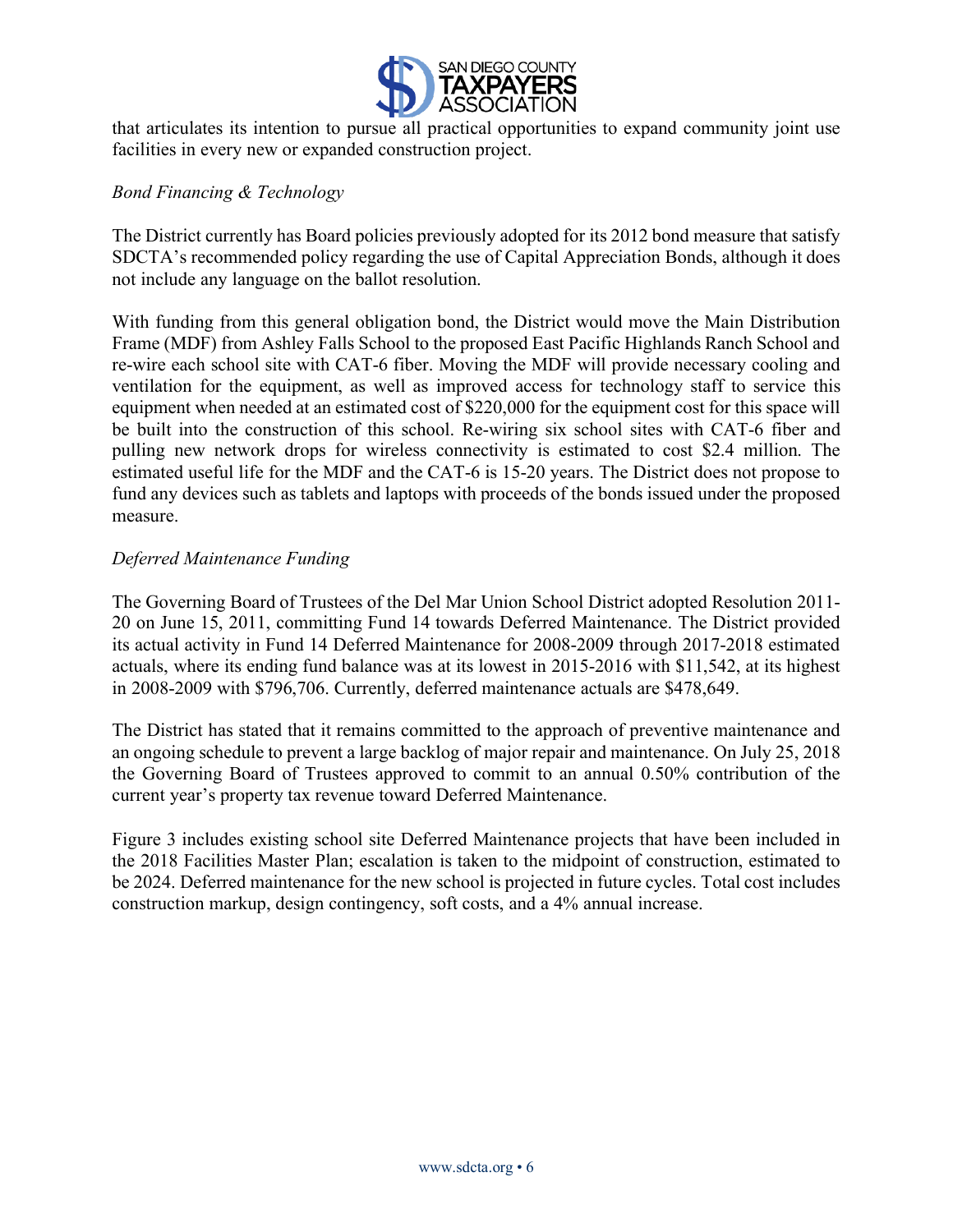

# **Figure 3: Districtwide Deferred Maintenance Plan**

| <b>Scope of Work</b>                   | <b>Facilities Master Plan</b><br>2018-2028 | <b>Years 1-5</b><br>$\overline{2029} - 2033$ |
|----------------------------------------|--------------------------------------------|----------------------------------------------|
| <b>Asphalt Slurry Seal</b>             |                                            | \$435,782                                    |
| Classroom Lighting                     |                                            | \$1,633,019                                  |
| Electrical                             | \$2,864,453                                |                                              |
| Flooring                               | \$3,483,372                                |                                              |
| Mechanical (HVAC)                      | \$2,421,006                                | \$1,953,914                                  |
| Painting                               | \$1,954,853                                | \$562,270                                    |
| <b>Play Structures</b>                 | \$2,421,006                                |                                              |
| Plumbing                               | \$50,438                                   |                                              |
| Roofing                                | \$3,724,959                                | \$6,334,385                                  |
| <b>Security Cameras</b>                | \$726,302                                  |                                              |
| <b>Turf Replacement</b>                | \$20,435,746                               |                                              |
| <b>Total Deferred Maintenance Cost</b> | \$38,082,135                               | \$10,919,370                                 |

# *Selection of Bond Agency & Bidding Process*

The Bond Implementation Team will determine which procurement method will best provide the projects as outlined in the bond language. The District will solicit competitive proposals for the construction at school sites and does not intend to have a Project Labor Agreement. Its Governing Board of Trustees approved a "No Pay to Play" policy at the April 25, 2018 Regular Board Meeting, including language for Conflict of Interest provisions.

All members of the finance team will be compensated on a contingent basis, upon successful closing of the District's bonds. While some school districts have undertaken competitive sales, the District is not considered a very frequent issuer and has never issued a general obligation bond before. The District has determined that current conditions in the municipal marketplace dictate sale on a negotiated basis, as it will provide more flexibility in the timing of the sale, an increased ability to structure the Bonds to fit the needs of specific purchasers, and a greater opportunity for the Underwriter to pre-market the Bonds to potential purchasers prior to the sale, all of which will contribute to the District's goal of achieving the lowest cost of borrowing for its taxpayers.

## *SDCTA School Bond Coursework*

The SDCTA recommends that senior staff, Board members, or Independent Citizen Oversight Committee members from each school district attend the San Diego Taxpayers Educational Foundation's coursework around best practices for school bond programs. Along with UC San Diego Extension, SDTEF hosts "The Practice of Designing & Running School Bonds" course, a hybrid in person and online course designed for school district superintendents and executive financial staff to learn about the process of designing, campaigning for, and running a school bond program. Along with Point Loma Nazarene University, SDTEF also hosts a "Legitimate and Effective School Bonds" course, an online course designed for school board members and ICOC members, as well as candidates, to learn about their oversight role for a bond program.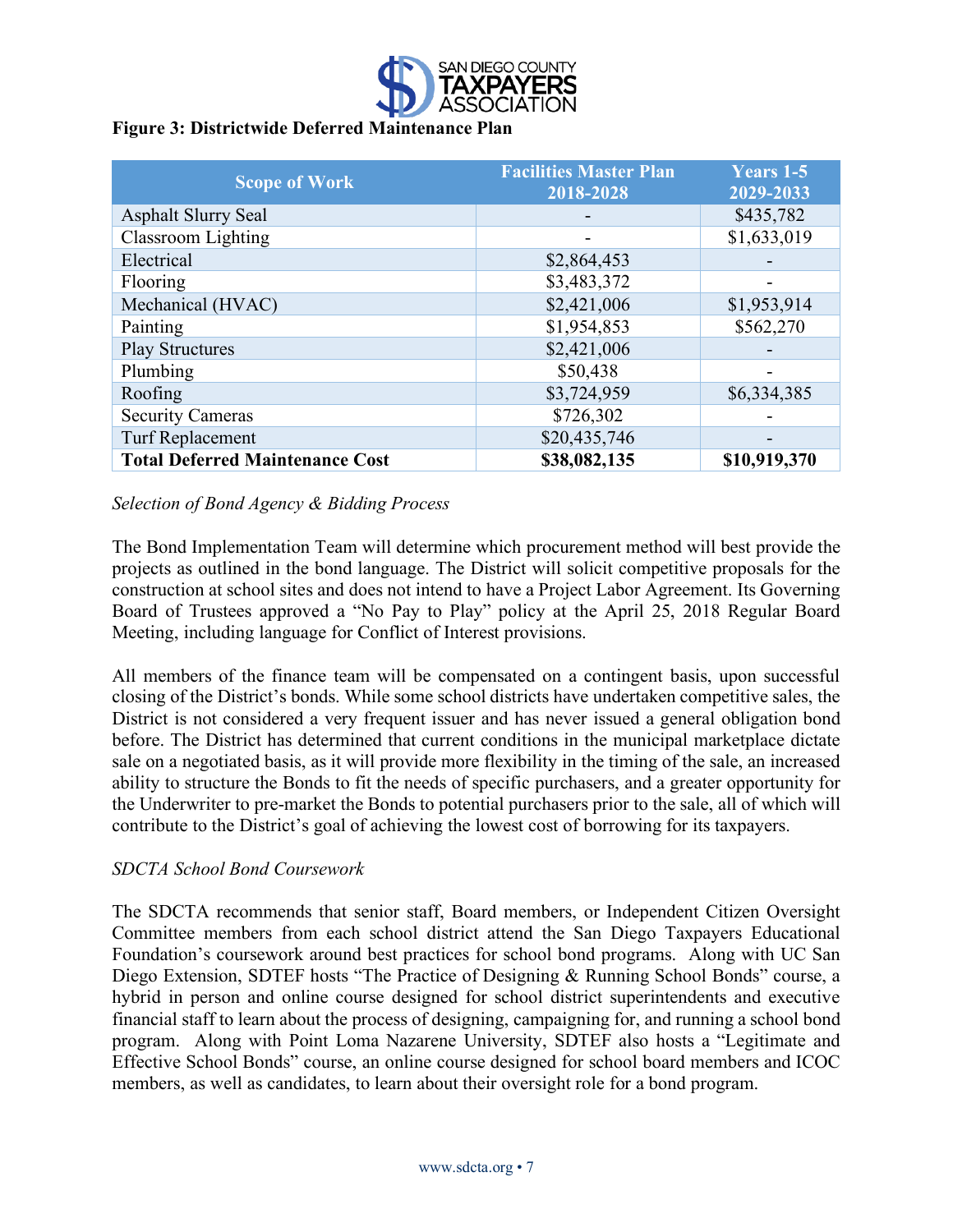

District administration and school board members from the Del Mar Union School District have registered and taken several courses sponsored by the San Diego Taxpayers Educational Foundation, as outlined in Figure 4.

| <b>Representative by Title</b>       | <b>Course</b>                            | Date           |  |
|--------------------------------------|------------------------------------------|----------------|--|
|                                      | School Bonds - UCSD Extension            | November 2017  |  |
| Superintendent                       | School Bonds – USD                       | September 2016 |  |
| <b>Assistant Superintendent,</b>     | School Bonds – UCSD Extension            | November 2017  |  |
| <b>Business Services</b>             | School Bonds – USD                       | September 2016 |  |
|                                      | <b>School Bonds Certification Course</b> | March 2015     |  |
| <b>Director of Finance</b>           | School Bonds – USD                       | September 2016 |  |
|                                      | <b>School Bonds Certification Course</b> | March 2015     |  |
| <b>Assistant Superintendent</b>      | School Bonds Certification Course        | March 2015     |  |
| <b>Business Services</b>             |                                          |                |  |
| <b>Executive Director of</b>         |                                          |                |  |
| <b>Capital Program and</b>           | School Bonds – PLNU (online)             | June 2018      |  |
| <b>Technology</b>                    |                                          |                |  |
| <b>Governing Board of</b>            |                                          |                |  |
| <b>Trustees</b>                      |                                          |                |  |
| President                            | School Bonds – PLNU (auditing online)    | February 2018  |  |
| <b>Clerk</b>                         |                                          |                |  |
| <b>Board Member (2)</b><br>$\bullet$ |                                          |                |  |

# **Figure 4: Del Mar Union School District SDETF's Courses Participants**

# **Fiscal Impact**

The measure may increase the property tax rate by a maximum of \$30 per \$100,000 of assessed property valuation. With a median assessed value in the District's boundaries of \$923,038 (FY 17- 18), the proposed tax rate of \$29.25 per \$100,000 would cost median homeowners approximately \$270 per year. The District is assuming a not-to-exceed growth factor of 4% annually, whereas the 15-year historical assessed valuation growth had averaged 6.12% per year.

The repayment ratio is expected to be 1.7 to 1 and the total cost of the bond, including principal and interest, was originally estimated to be \$360 Million, but decreased to \$316,118,000. The District estimates an additional \$200,000 - \$225,000 per bond issuance for Cost of Issuance, and approximately 0.6% - 0.7% of Par Amount for the Underwriter's Discount.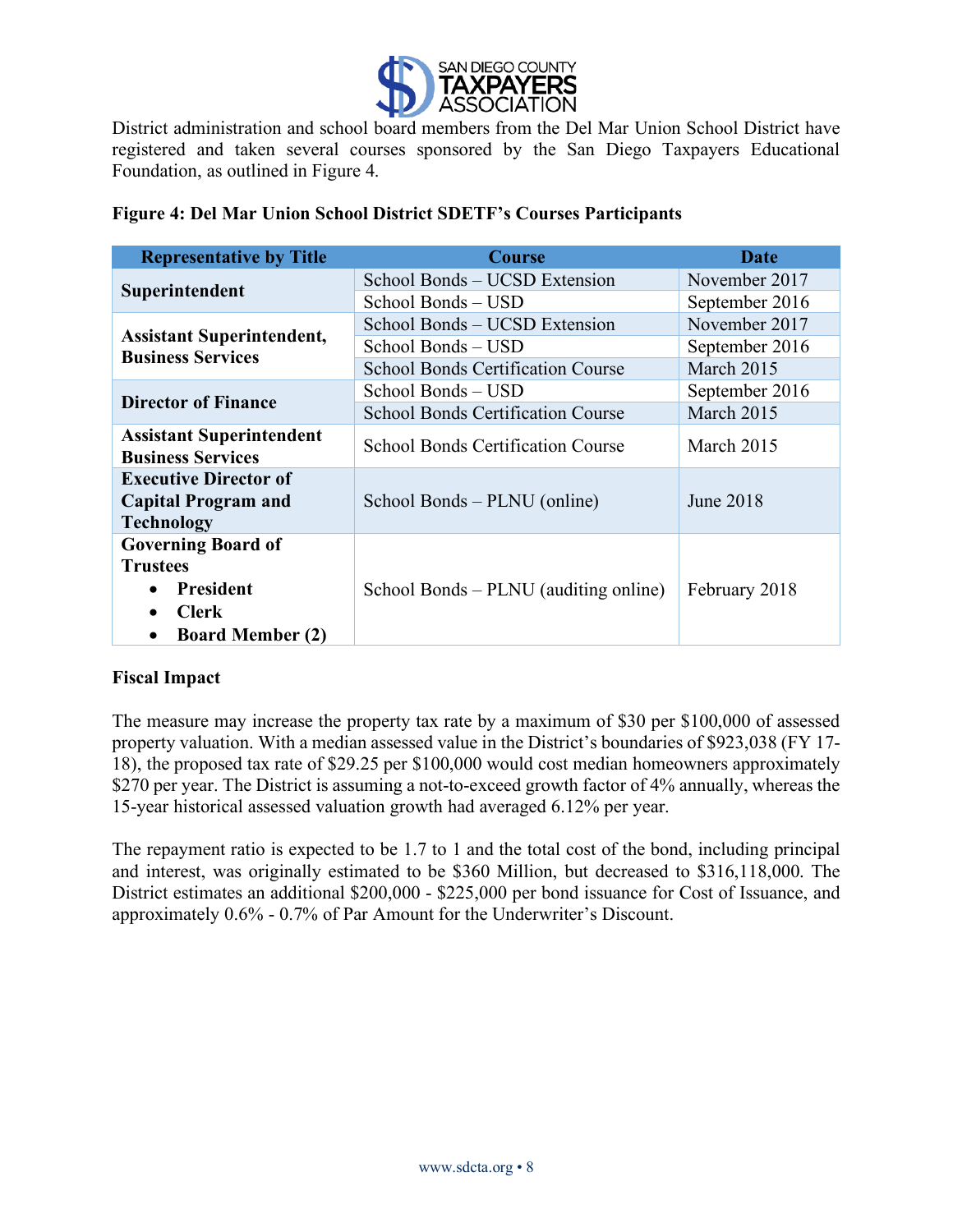

| Del Mar Union School District Bond Support Application and SDCTA Bond Support Criteria |                   |                  |                                                                                                                                                                                      |
|----------------------------------------------------------------------------------------|-------------------|------------------|--------------------------------------------------------------------------------------------------------------------------------------------------------------------------------------|
| <b>Criteria</b> Item                                                                   | Info<br>Provided? | Criteria<br>Met? | <b>Comments</b>                                                                                                                                                                      |
|                                                                                        | Yes               | Yes              | 1) Bond program outlines the needs and proposed projects at each of<br>the District's schools                                                                                        |
| Program Description                                                                    |                   |                  | 2) Itemized project list has been drafted and adopted                                                                                                                                |
|                                                                                        |                   |                  | 3) Estimated project costs have been provided                                                                                                                                        |
| Program Budget and<br>Funding                                                          | Yes               | N <sub>0</sub>   | 1) District assumes a 4% AV growth rate after a 6.12% 15-year AV<br>growth average                                                                                                   |
|                                                                                        |                   |                  | 2) Total cost of the bond, including principal and interest, fluctuated<br>from \$360 Million to \$316,118,000                                                                       |
|                                                                                        |                   |                  | 3) District has estimated that the added tax rate will be \$29.25 per<br>\$100,000 of assessed valuation                                                                             |
| Cost Estimation and<br>Feasibility                                                     | Yes               | Yes              | 1) Cost estimates for projects developed with the help of TBD<br>Consultants and do not include land acquisition costs                                                               |
|                                                                                        |                   |                  | 2) Proposed bond issuance of \$186 million for various safety and<br>security needs, the construction of another elementary school, and<br>modern learning facilities                |
| Program Justification                                                                  | Yes               | No               | 1) The District outlines the need for the measure to complete the<br>projects listed in its 2014 facility needs assessment and 2018 Long-<br>Range Facilities Master Plan            |
|                                                                                        |                   |                  | 2) The funds from this bond would be sufficient to complete projects,<br>but the District intends to use other funding sources such as revenue<br>from land sales                    |
|                                                                                        |                   |                  | 3) Funding would modernize District facilities, improve security and<br>various campus assets, and build a new school                                                                |
|                                                                                        |                   |                  | 4) Needs assessment does not include a Facilities Condition Index                                                                                                                    |
| Program Execution Plan                                                                 | Yes               | N <sub>0</sub>   | 1) Estimated bond issuance schedules have been provided                                                                                                                              |
|                                                                                        |                   |                  | 2) Estimated program timeline not provided                                                                                                                                           |
|                                                                                        |                   |                  | 3) District plans to oversee projects with the help of various staff<br>members and advisors                                                                                         |
| Fair and Open<br>Competition                                                           | Yes               | Yes              | 1) District included language stating that the DMUSD Board will<br>promote fair and open competition for all bond-funded construction<br>projects within its draft ballot resolution |
|                                                                                        |                   |                  | 2) District indicated that it does not intend to use a project labor<br>agreement to build and maintain its bond-funded capital facilities                                           |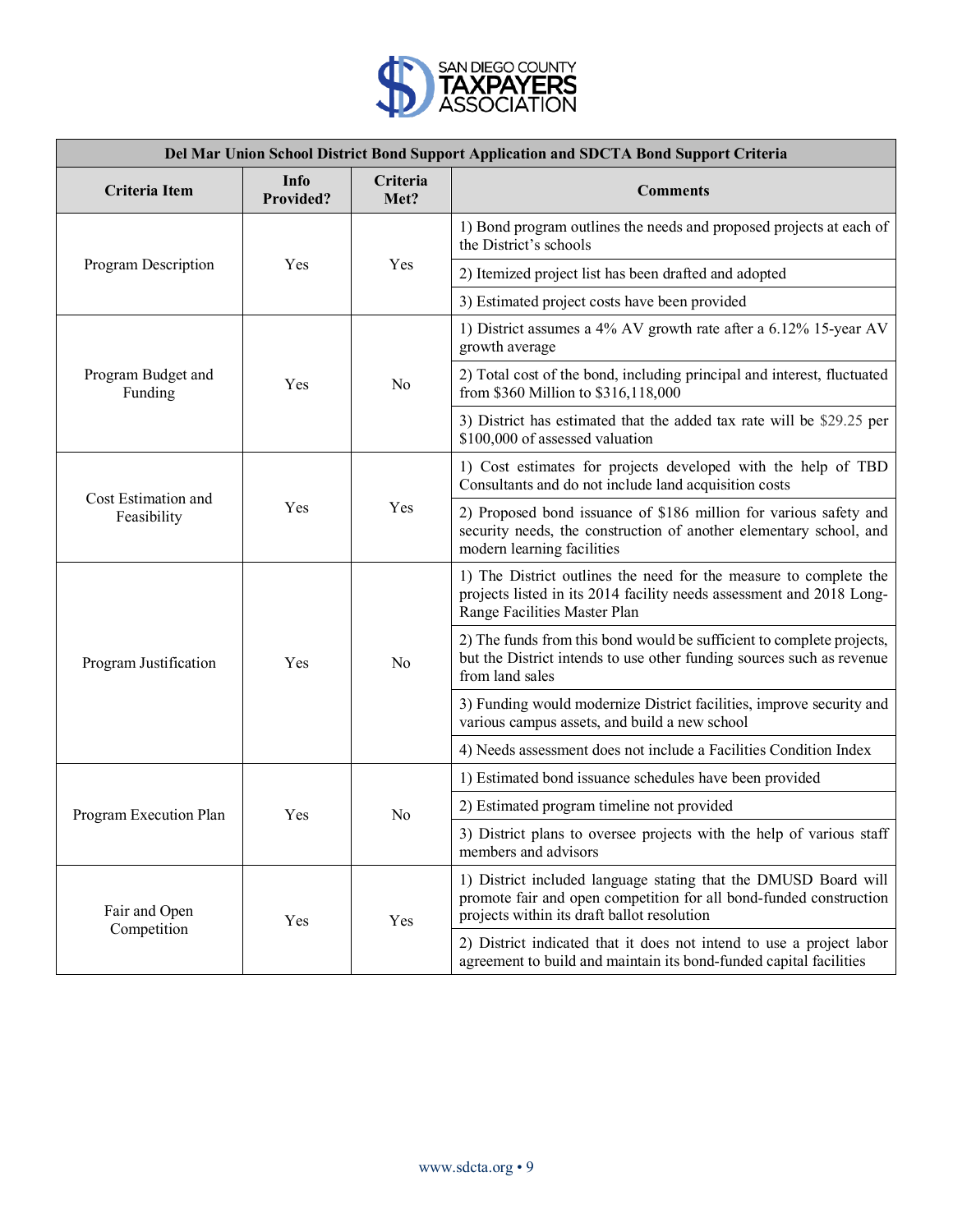

| Del Mar Union School District Bond Support Application and SDCTA Bond Support Criteria                        |                          |                  |                                                                                                                                                                                                                                        |
|---------------------------------------------------------------------------------------------------------------|--------------------------|------------------|----------------------------------------------------------------------------------------------------------------------------------------------------------------------------------------------------------------------------------------|
| Criteria Item                                                                                                 | Info<br><b>Provided?</b> | Criteria<br>Met? | <b>Comments</b>                                                                                                                                                                                                                        |
| Bond Financing &<br>Technology                                                                                | Yes                      | Yes              | 1) District Board adopted SDCTA-recommended provisions related<br>to Capital Appreciation Bonds on April 25, 2018                                                                                                                      |
|                                                                                                               |                          |                  | 2) District has not proposed to spend bond funds on technology<br>devices                                                                                                                                                              |
| Deferred Maintenance and<br>Major Repair &<br>Replacement Plan                                                | Yes                      | Yes              | 1) District included a deferred maintenance or major repair and<br>replacement plan funding 10-year history                                                                                                                            |
|                                                                                                               |                          |                  | 2) District's deferred maintenance and major repair and replacement<br>needs will be addressed through the bond measure, and the District<br>provided a deferred maintenance plan for the five years thereafter                        |
|                                                                                                               |                          |                  | 3) The Facilities Master Plan does not include Facilities Condition<br>Index (FCI)                                                                                                                                                     |
|                                                                                                               | Yes                      | Yes              | 1) District provided a listing of all outstanding debt                                                                                                                                                                                 |
| <b>Financial Status</b>                                                                                       |                          |                  | 2) District described procedures for disclosing bond-related<br>information                                                                                                                                                            |
| Selection of Bond Agency                                                                                      | Yes                      | Yes              | 1) District described process used to select financial professionals                                                                                                                                                                   |
|                                                                                                               |                          |                  | 2) District outlined the process for selecting a method of sale                                                                                                                                                                        |
| Joint Use of Facilities                                                                                       | Yes                      | Yes              | 1) District included within the draft of its ballot resolution that it<br>intends to pursue practical opportunities to incorporate joint-use<br>facilities                                                                             |
| Complete Ballot and                                                                                           | Yes                      | N <sub>0</sub>   | 1) Final ballot language and resolution have not yet been adopted                                                                                                                                                                      |
| <b>Resolution Language</b>                                                                                    |                          |                  | 2) A draft of the ballot resolution includes a project list by site                                                                                                                                                                    |
| <b>Bidding Process</b>                                                                                        | Yes                      | Yes              | 1) District Board of Trustees voted to adopt a "No Pay to Play" policy<br>on April 25, 2018                                                                                                                                            |
| Provision for an<br>"Independent Citizens"<br>Oversight Committee"                                            | Yes                      | Yes              | 1) District Board of Trustees voted to adopt SDCTA's Oversight<br>Committee Best Practices on May 23, 2018                                                                                                                             |
| Adoption of SDCTA<br>School construction and<br>Professional Services<br><b>Procurement Best</b><br>Practices | Yes                      | No               | 1) District intends to adopt SDCTA School Construction and<br>Professional Services Procurement Best Practices no later than the<br>date that the final resolution is adopted                                                          |
| <b>Education of Governing</b><br>Board Members and<br>Oversight Committee<br><b>Members</b>                   | Yes                      | Yes              | 1) The District's Superintendent, Assistant Superintendent-Business<br>Services, Executive Director of Capital Programs & Technology, and<br>Trustee members participated in SDCTA's bond-related coursework,<br>most recently in 2018 |
| Opposition to Special<br>Elections                                                                            |                          |                  |                                                                                                                                                                                                                                        |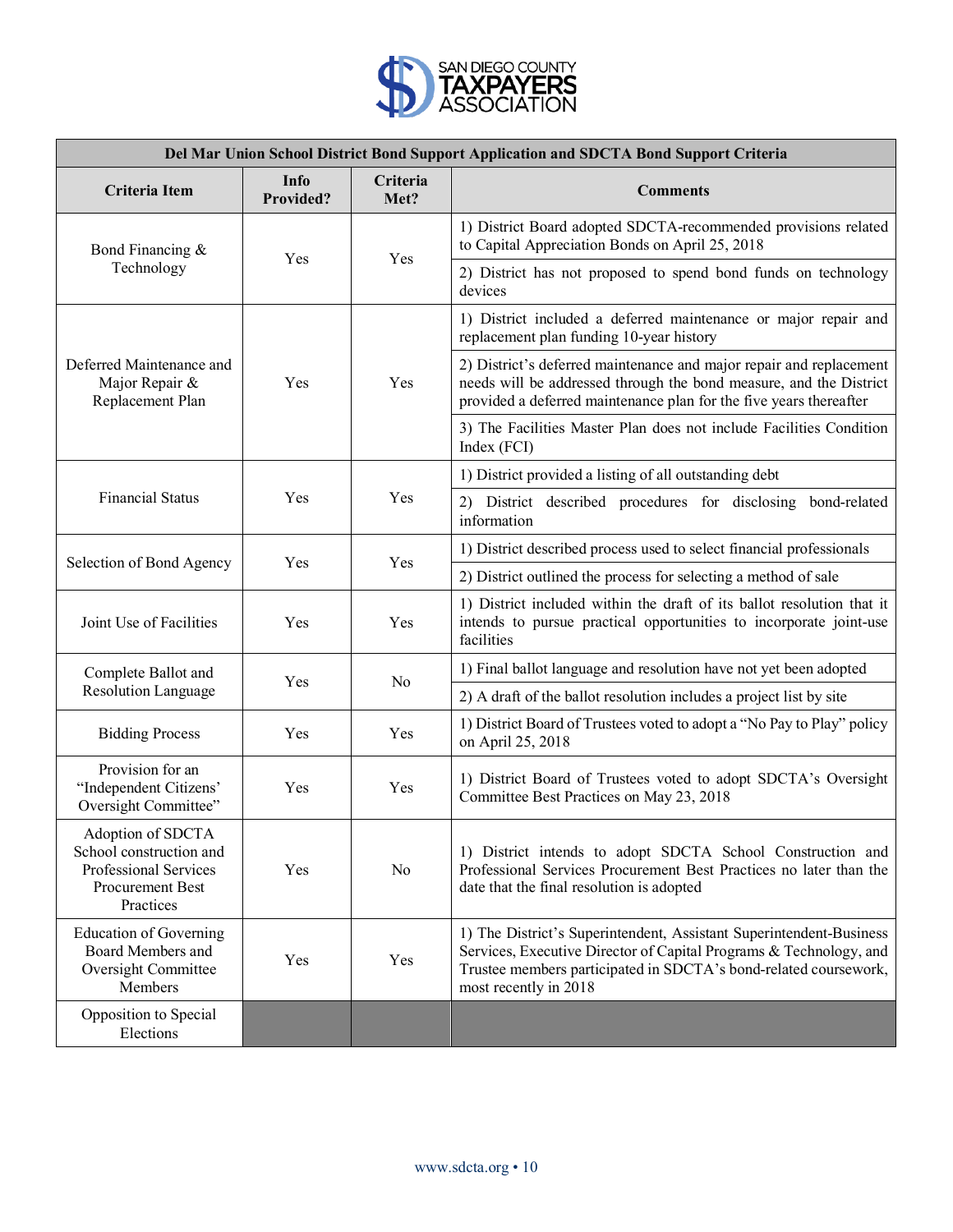

# **APPENDIX A:** Master Plan Facilities Projects and Objectives

- 1. Install and upgrade Security/Safety systems to meet needs for Student Safety and Campus **Security**
- 2. Redesign and reconstruct Del Mar Heights School
- 3. Modernize and upgrade District school facilities at Ashley Falls School, Carmel Del Mar School, Del Mar Hills Academy, Ocean Air School, Sage Canyon School, Sycamore Ridge School, and Torrey Hills School
- 4. Design and construct a new elementary school in East Pacific Highlands Ranch
- 5. Renovate, upgrade, replace, install, and provide repairs of school site infrastructure (Plumbing, Electrical, HVAC, Communications, and Security Networks)
- 6. Ensure safety and structural integrity of buildings for student and employee safety by making seismic and safety upgrades and retrofits
- 7. Remove and/or replace portable classrooms with permanent classrooms
- 8. Install infrastructure and supporting wiring in order to support broadband access for highspeed data and communications
- 9. Relocate technology offices and Main Distribution Frame (MDF)
- 10. Upgrade and modernize District schools to provide for compliance with Americans with Disabilities Act (ADA)
- 11. Improve energy efficiency to reduce costs and reduce energy consumption (producing reductions in environmental impacts), through the use/installation of energy-efficient facilities including the construction/installation of solar energy facilities
- 12. Upgrade Landscape and Irrigation, using recycled water where available
- 13. Provide facilities for Storm Water Management
- 14. Provide facilities for Child Nutrition Services and centralized District kitchen
- 15. Replace, update and improve access and parking facilities with the goal of reducing traffic congestion in the vicinity of District school